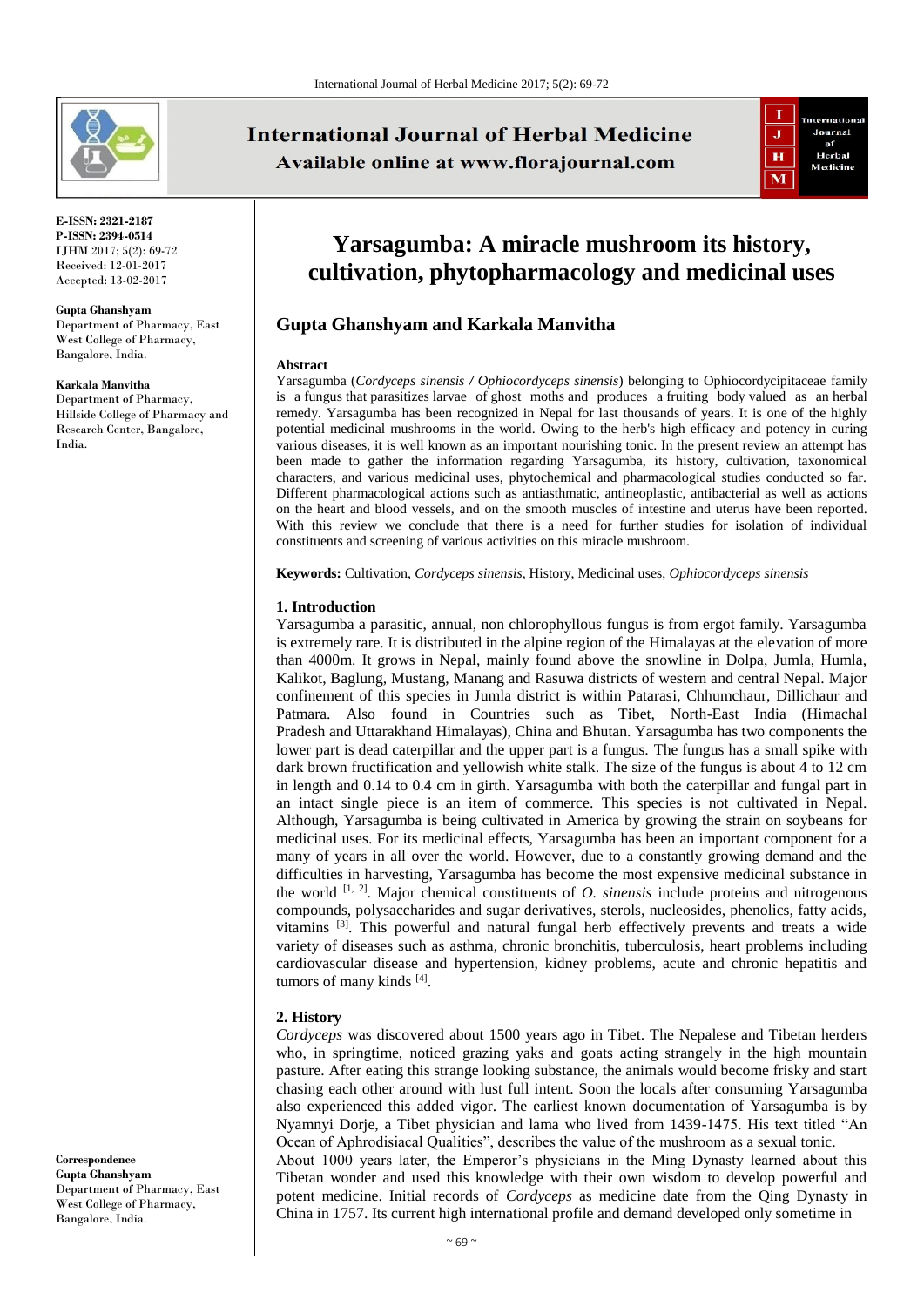1993 when many Chinese long distance runners broke world records. The British mycologist Berkely first described it in 1843 as *Sphaeria sinensis* Berk. Later in 1878, Saccardo renamed it as *Cordyceps sinensis*. The scientific name *Cordyceps sinensis* (Berk) Sacc. is referred to the final form, which is the fruiting body of the fungus arising out of the dead body of a caterpillar. The fungus was known as *Cordyceps sinensis* until 2007, when molecular analysis was used to emend the classification of the Cordycipitaceae and the Clavicipitaceae, resulting in the naming of a new family Ophiocordycipitaceae and the transfer of several *Cordyceps* species to *Ophiocordyceps.* Hence *Cordyceps sinensis*is also known as *Ophiocordyceps sinensis*. There are more than 350 types of so called *Cordyceps* or its substitutes in terms of their medicinal values have been found worldwide today, such as *Cordyceps militaris* (L.) Link (the most commonly used substitute), *C. martialis* Speg, *C. hawkesii*  Gray, *C. liangshanensis* Zang, etc. From Nepal three species of *Cordyceps* namely *Cordyceps sinensis*, *Cordyceps nutans*and and *Cordyceps nepalensis* are reported to date. Among them only *Cordyceps sinensis*is is used for medicinal values [5].

### **3. Names in Other Languages**

| <b>Different</b><br>languages | <b>Names</b>                                            |
|-------------------------------|---------------------------------------------------------|
| English                       | Cordyceps mushroom, caterpillar fungus                  |
| Nepali                        | Yarsagumba, Jeebanbuti, Sanjivani, Kiraghans            |
| Sanskrit                      | Sanjiwani                                               |
| Tibetian                      | Yarchakunbu, dbyarrtswadgun 'bu**                       |
| Japanese                      | Totsukasu, tochukasu                                    |
| Chinese                       | Hiatsao tong tchong, dongchongxiacao,<br>[chongcao] $*$ |
| Hindi                         | keerajhar, keedajadi, keedaghas or<br>'ghaasfafoond     |

\* The translation in English- Summer-grass winterworm

\*\*In Tibetan, it is called Yarchakunbu, which literally means 'Yar' for rain; 'Cha' for plant; 'Kun'

for winter; and 'Bu' for insect. So, the literal meaning of Yarchakunbu becomes summer plant winter insect. Tibetan people consider it as a 'Bu', which means living insect. In Buddhism, the collection of 'Bu' is considered as a sin act, which may be the reason of Yarsagumba being protected in the Himalayas for thousands of years. The botanical name of Yarsagumba comes from a latin word 'Cord 'and 'Ceps' which mean club and head respectively. So, the meaning derived from its Latin name is an insect with its head in a horse's tail like body  $[6, 7]$ .

### **4. Cultivation and Collection**

Yarsagumba is not cultivated in Nepal. Since native *Cordyceps* (wild *Cordyceps sinensis*) is rare and very expensive, countries like China and Korea have been investing a great effort in research for cultivation of this fungus. However, the exact method of cultivation of this fungus has not still known in Nepal. Some individuals and business organization are working on in this aspect. In 1982, Institute of Materia Medica, Chinese Academy of Medical Sciences isolated the commercial strains of *Cordyceps* for the first time. This strain named CS- 4 was fermented in aseptic environment to develop a mycelium, which underwent extensive human testing, and clinical trials during the 1980's. In this way, commercial production of Yarsagumba begun from China in the name of Jin Shui Bao capsules. A wide range of population was encouraged to use it as a clinical trial

in order to establish its chemical composition, therapeutic activity, toxicity and many other facts [8].

Usually, Yarsagumba is collected in large quantity before it attains the maturity. The first reason is that it is sold based on its weight. It attains the highest weight just before the maturity due to the compactness of the inner tissue. In Nepal during summer, mature fruiting bodies of Yarsagumba release millions of spores that again infect the larvae in the surrounding areas, grow inside them during winter and sprout from the dead larvae the next summer. Every year, the herb is collected in Nepal during May-July and sold to the business people directly in order to sustain the livelihood in rural areas. [9].

## **5. Phytochemistry and Pharmacology**

It has been shown that Yarsagumba can be used to treat conditions such as hyposexuality, night sweats. conditions such as hyposexuality, night sweats, hyperglycemia, hyperlipidemia, arrhythmias, and other heart, respiratory, renal and liver diseases. The chemical constituents of natural *Cordyceps* include cordycepic acid, glutamic acid, amino acids, polyamines, cyclic dipeptides, saccharides and sugar derivatives, sterols, nucleotides and nucleosides, 28 saturated and unsaturated fatty acids, fatty acid derivatives and other organic acids, vitamins, and inorganic elements. Palmitic acid, linoleic acid, oleic acid, stearic acid, and ergo sterol are the main components of natural and cultured *Cordyceps.*

**5.1 Antioxidant activity:** The antioxidant activity of melanin, derived from a black pigment, was isolated from the fermentation broth of *O. sinensis* and showed much stronger scavenging abilities for 1, 1-diphenyl-2-picrylhydrazyl (DPPH) and ferrous ion chelation compared to the mycelial water extract.

**5.2 Hypolipidemia, hypotension, and antioxidant activities:** Lovastatin, GABA, and ergothioneine are secondary metabolites of fungal growth. It was shown that mycelia of *C. sinensis* contained 1365 mg/kg of lovastatin, 220.5 mg/kg GABA, and detectable ergothioneine and had different hypolipidemia, hypotension, and antioxidant activities [10].

**5.3 Aphrodisiac activity:** Traditional Chinese medicine (TCM) claims the fungus which is boiled and added to tea or soup can act as an aphrodisiac  $[11]$ .

**5.4 Liver function:** In a study performed on *Cordyceps sinensis*, it was demonstrated that it could improve the liver function, reduce liver inflammation, and fight against hepatic fibrosis.

**5.5 Anti-inflammatory and Analgesic properties**: Cordymin, a peptide purified from the medicinal mushroom *Cordyceps sinensis*, showed potent antiinflammatory and analgesic properties.

**5.6 Anti-tumor activity**: The cell wall polysaccharides from *Cordyceps sinensis*, obtained from samples of its mycelia (the vegetative part of the fungus), showed that cordyglucans were the unique component, and cordyglucans were found to exhibit potent antitumor activity.

**5.7 Anti-diabetic activity:** *Cordyceps sinensis* extract can potentially preserve β-cell function and offer Reno protection, which may afford a promising therapy for Diabetes mellitus (Type 2)  $[12]$ .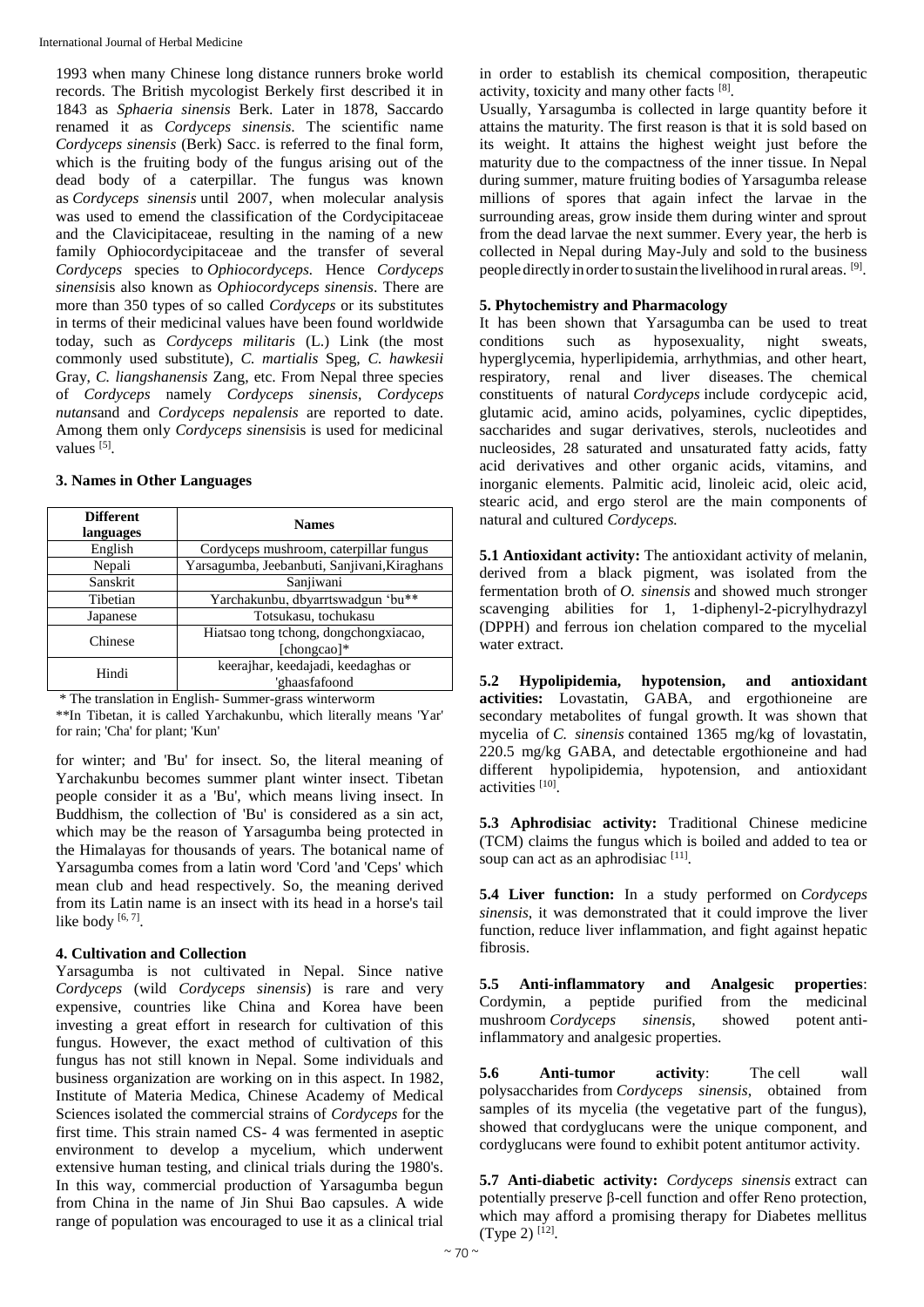**5.8 Hypoglycemic and anti-depressant effect**: The caterpillar fungus has a hypoglycemic effect and may be beneficial for people with insulin resistance and an experiment conducted with mice noted the mushroom may have an anti-depressant effect<sup>[13, 14]</sup>.

#### **6. Medicinal Uses of Yarsagumba**

Yarsagumba's health benefits are believed to have been known from some 1500 years ago, and in ancient times, it was said to be taken as a potent tonic by kings and noblemen. Since Yarsagumba is a natural product, the chances of any side effects are minimal.

**6.1 Anti-ageing benefits:** Yarsagumba is highly used for its anti-ageing properties. In other words, to summarize, Yarsagumba is believed to be an excellent tonic for nourishment of the body and for the brain and its long-term use is said to improve organic functioning as well as the immune system [15].

**6.2 Strong aphrodisiac:** Whole plant is tonic and aphrodisiac. People of both sexes usually take one piece of *C. sinensis* with a cup of milk to enhance their sexual potency and desire. Most traditional healers and elderly people use it to increase longevity and cure erectile dysfunction. In Sikkim, Yarsagumba is used as a tonic, because they claim that it improves energy, appetite, stamina, libido, endurance, and sleeping patterns.

**6.3 Memory power:** Yarsagumba is useful to increase memory and immune system.

**6.4 Treats Respiratory and pulmonary diseases:** Yarsagumba is used to treat respiratory disorders such as tuberculosis, asthma, chronic bronchitis.

**6.5 Improves functioning of liver:** It improves liver functioning and cures hepatitis B.

**6.6 Used in treating heart problems:** Heart problems including cardiovascular disease and hypertension can be prevented.

**6.7 Used by Athletes:** The fermentable strain of the mycelia causes normal fat mobilization and beta-oxidation, thereby maintaining blood glucose level during prolonged exercise in athletes [16-18] .

### **7. Conclusion**

Medicinal plants are very important to human beings in preserving our health. To date, 25% of modern medicines are derived from plants that have been used by traditional medical practitioners. Yarsagumba being a very rare mushroom has a long history as a medicinal plant with diverse therapeutic applications, also used in many different countries. Yarsagumba is said to be the most expensive herb in the world today, a kilo of it fetching more than 10,000 dollars in the international market. With the present review we can conclude that Yarsagumba have proved to be useful in treating various disorders in humans, Owing to the new attraction for natural products obtained from Yarsagumba a further proper phytochemical, pharmacognostical and Pharmacological study is required, which shall open new pharmacological avenues for this miraculous mushroom which are helpful for clinical experimentation and also in the development of novel drugs. Its uses are multiple and

undoubtedly, the nature's gift to humanity and it remains for us to introduce it to ourselves and thank the nature for its never-ending gift.

## **8. Acknowledgment**

I gratefully acknowledge, Bhushan Shresta, Research scientist in Nepal for his immense guidance and encouragement showered during my review work. I thank all those who helped during reviewing on this topic.

## **9. References**

- 1. Yarsagumba. Available from:http://www.yarsagumba.eu/
- 2. Yartshagumba *Cordyceps sinensis.* Available from: https://www.google.co.in/
- 3. Shrestha S, Shresth Ba, Ji-Hae P, Dae-Young Lee, Jin-Gyeong Cho, Nam-In Baek. Chemical Constituents of Yarsagumba *Ophiocordyceps sinensis* (Berk.) a valued traditional Himalayan Medicine. Nepal Journal of Science and Technology. 2012; 13(1);43-58.
- 4. *Cordyceps sinensis. Cordyceps*-your dream medicine. Available from: National exports private limited, http://www.nepl.com.np/cordyceps/benefits of cordycep s.php
- 5. Devkota S. Yarsagumba [*Cordycepssinensis* (Berk.) Sacc.]; Traditional Utilization in Dolpa District, Western Nepal. Our Nature. 2006; 4:48-52.
- 6. *Ophiocordyceps sinensis.* Available from: http://en.wikipedia.org/wiki/ophiocordyceps\_sinensis
- 7. Shrestha B, Zhangb W, Zhangc Y, Liud X. What is the Chinese caterpillar fungus *Ophiocordyceps sinensis*  (Ophiocordycipitaceae)? Mycology. 2010; 1(4):228-236.
- 8. Mishra RN, Upadhyay Y. *Cordiceps sinensis*: The Chinese Rasayan- Current Research Scenario. International Journal of Research in Pharmaceutical and Biomedical Sciences. 2011; 2(4):1503-1519.
- 9. Shrestha B. Yarsagumba (*Ophiocordyceps sinensis*): its importance, current situation and futurepolicies. Sonsik Journal 2011; 3:06-11.
- 10. Hui-Chen Lo, Chienyan Hsieh, Fang-Yi Lin, Tai-Hao Hsu. A Systematic Review of the Mysterious Caterpillar Fungus *Ophiocordyceps sinensis*in Dong-ChongXiaCao (冬蟲夏草DōngChóngXiàCǎo) and Related Bioactive Ingredients. Journal of traditional and Complementary medicine. 2013; 3(1):16-32.
- 11. John RP. Yarsagumba: Aphrodisiac fungus faces extinction in Nepal, 2012. Available from: http://blogs.scientificamerican.com/extinctioncountdown/2012/06/11/yarsagumba-aphrodisiac-fungusfaces-extinction-nepal/.
- 12. *Cordyceps sinensis* Health Benefits Available from: http://www.herbcyclopedia.com/index.php?option=com\_ zoo&task=item&item\_id=415&Itemid=193.
- 13. Baral B, Maharjan J. In-vitroculture of *Ophiocordyceps sinensis* (yarsagumba) and their associated endophytic fungi of nepal Himalaya.Scientific World 2012; 10(10):38-42.
- 14. Yarsagumba. Available from:http://humancorruption.blogspot.in/Posted by Jaswanth S J, 2012.
- 15. Yarsagumba. the "Miracle" Mushroom. Available from: http://blog.royalmt.com.np/yarsagumba-the-miraclemushroom/Posted on, 2013.
- 16. Ashok KP, Kailash CS. Traditional uses and medicinal potential of *Cordyceps sinensis* of Sikkim. J of Ayurveda and Integrative medicine. Available from: